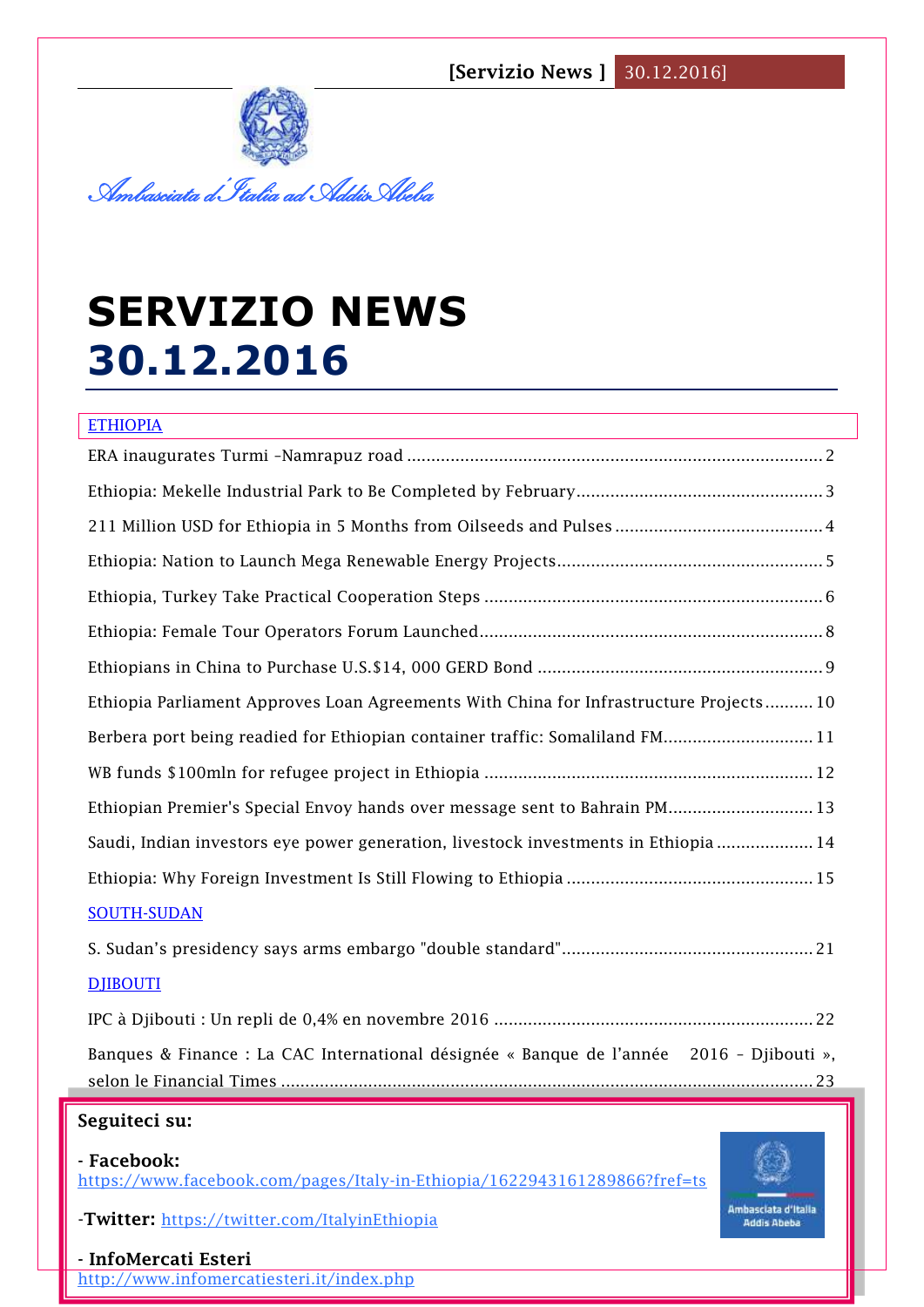

# <span id="page-1-0"></span>**ERA inaugurates Turmi –Namrapuz road**

**The Ethiopian Road Authority (ERA) has announced that the newly constructed asphalt road from Turmi to Namrapuz, which links Ethiopia and Kenya is completed and is open for traffic.**

#### **(29.12.2016 – WIC)**

Communication director with the authority, Samson Wondimu, told WIC that the Turumi-Namrapuz road projects is expected to bolster import and export trade between Ethiopia and Kenya, and the people to people relations between the two countries.

According to Samson, the road construction is conducted by Chinese based International Company, CGC oversees and also Gondwana Engineering, the local based company, who carried out the supervision and consultancy activities.

Samson underscored that the road project is built with the cost of over 794.8 mln birr that is fully covered by the government of Ethiopia.

The Authority has undertaken all the necessary supervision and support activities to

complete the road project in accordance with the contractual agreement, Samson underlined. The project is completed in three years as scheduled, walta learnt.

The Turumi- Namrapuz road project has a significance to connect the people found within the Omo zone and speed up the commodity exchange of people residing around the Ethiokenya border, walta learnt.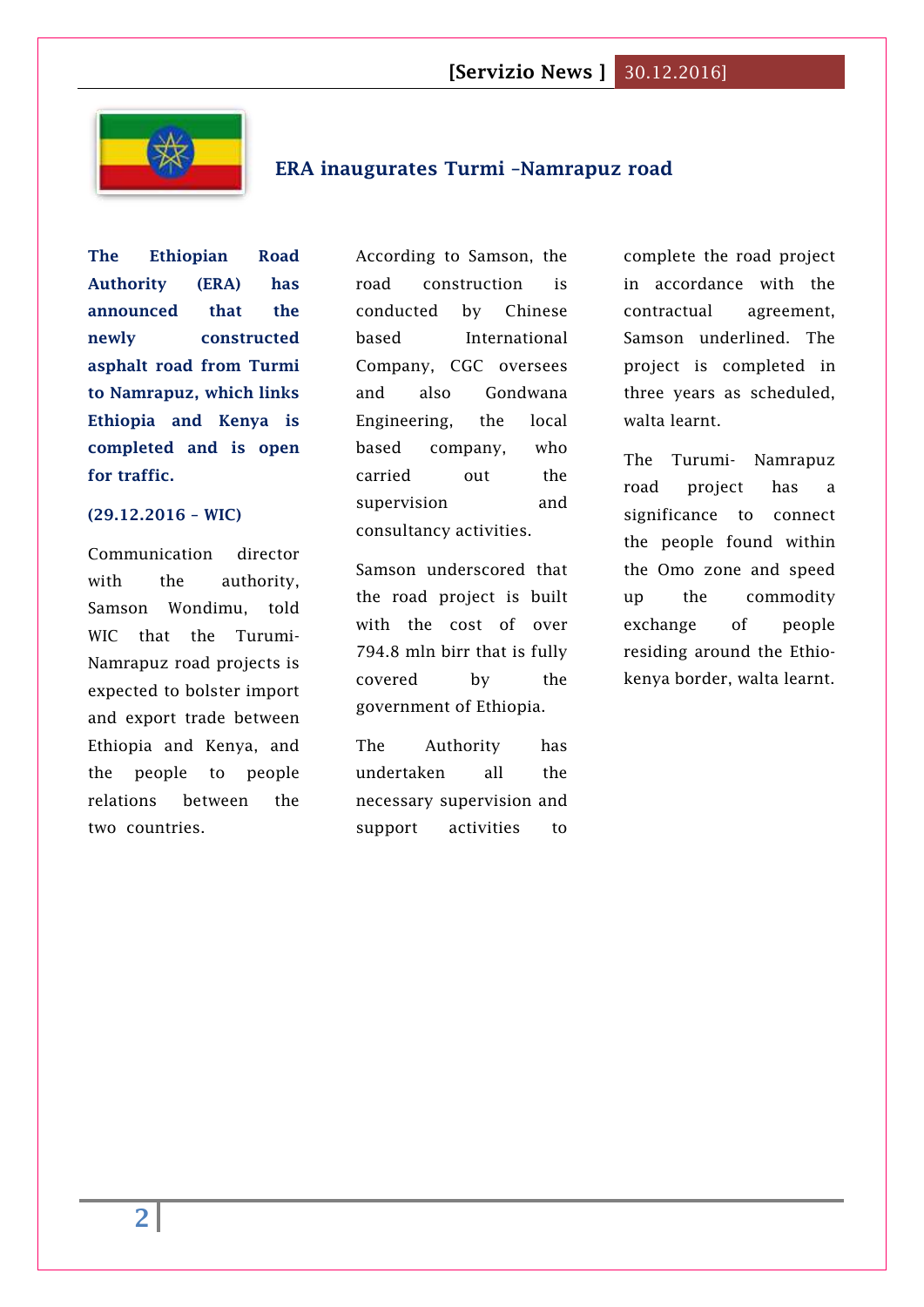# <span id="page-2-0"></span>**[Ethiopia: Mekelle Industrial Park to Be Completed by February](http://www.2merkato.com/news/alerts/4888-ethiopia-mekelle-industrial-park-to-be-completed-by-february)**

**Tigray State Trade and Industry Bureau disclosed the first phase construction of Mekelle Industrial Park, one of the industrial park projects being undertaken in Ethiopia, will be completed by the coming February.**

#### **(29.12.2016 – 2Merkato)**

The state bureau had a discussion on Monday, December 26, 2016 with local investors that plan to enter in to the park. According to Fana

Broadcasting Corporate, more than 150 local investors are expected to enter into the park when the construction is over.

Speaking at the discussion, Dr Adisalem Balema, Deputy Chief Administrator of the State, assured the participants the government would provide the necessary support for investors who are keen to engage in manufacturing in the industrial park.

The Deputy Chief also explained Ba'eher and Raya agro-processing industrial parks, which will be constructed in the future, would create favorable condition and benefit to investors that wish to invest in the agroprocessing sector.

According to Adisalem, the construction of Ba'eher industrial park will start next month and it will be finished in 1 year time.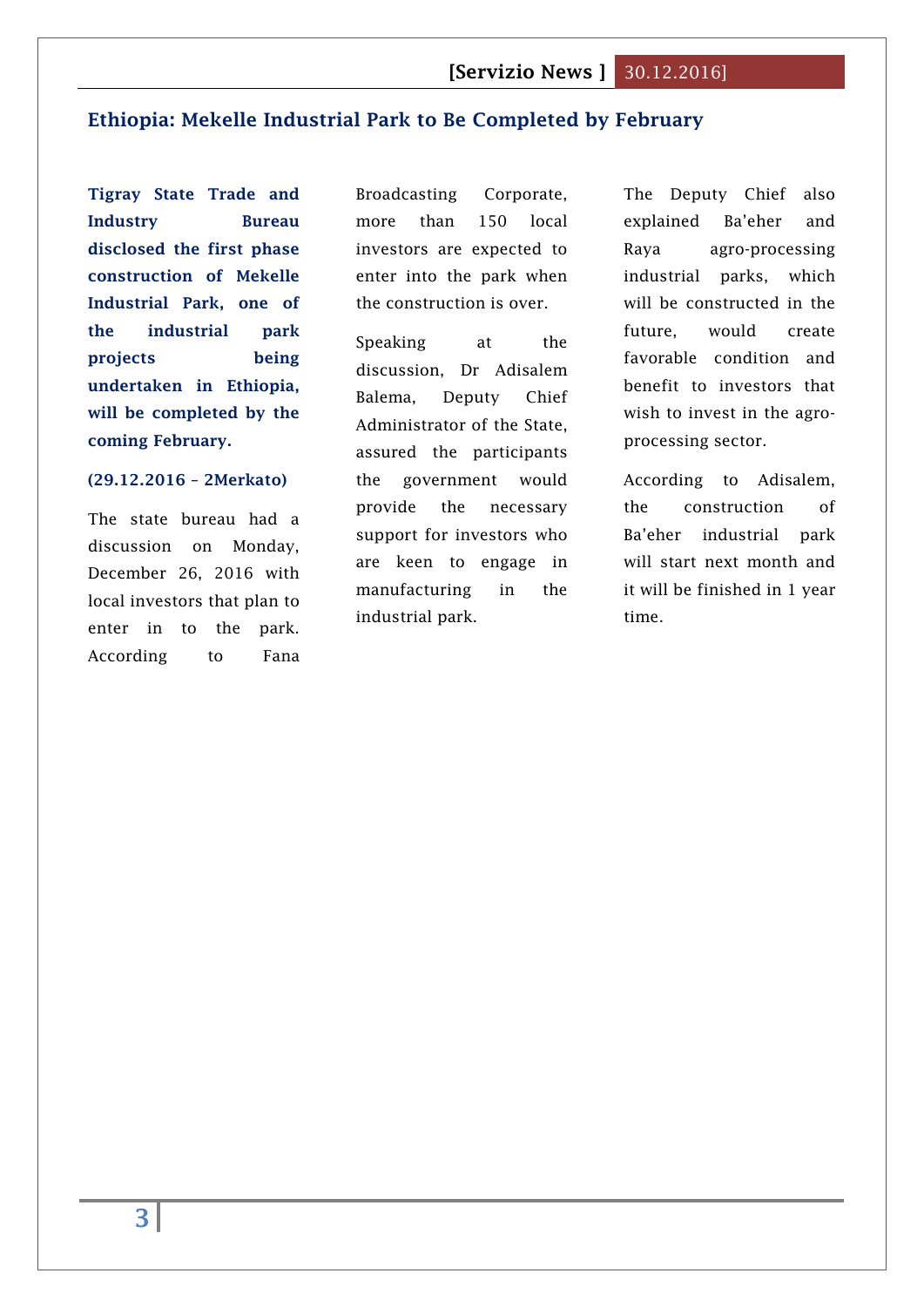# <span id="page-3-0"></span>**[211 Million USD for Ethiopia in 5 Months from Oilseeds and Pulses](http://www.2merkato.com/news/alerts/4890-211-million-usd-for-ethiopia-in-5-months-from-oilseeds-and-pulses)**

**During the first 5 months of the current fiscal year, Ethiopia earned 211 million USD from the export of oilseeds and pulses. This was disclosed by Ministry of Trade.**

**(29.12.2016 – 2Merkato)**

The performance shows a 30.77 percent increment when compared to the same period in 2014/2015, Mulugeta Mohammed, Oilseeds and Pulse Marketing Director at the Ministry, explained.

Mulugeta attributed the achievements to price increases, creation of market link with cooperative unions and support given for them.

In the current fiscal year, Ethiopia is aiming to generate 885.6 million USD from the export of 898,988 tonnes of oilseeds and pulses.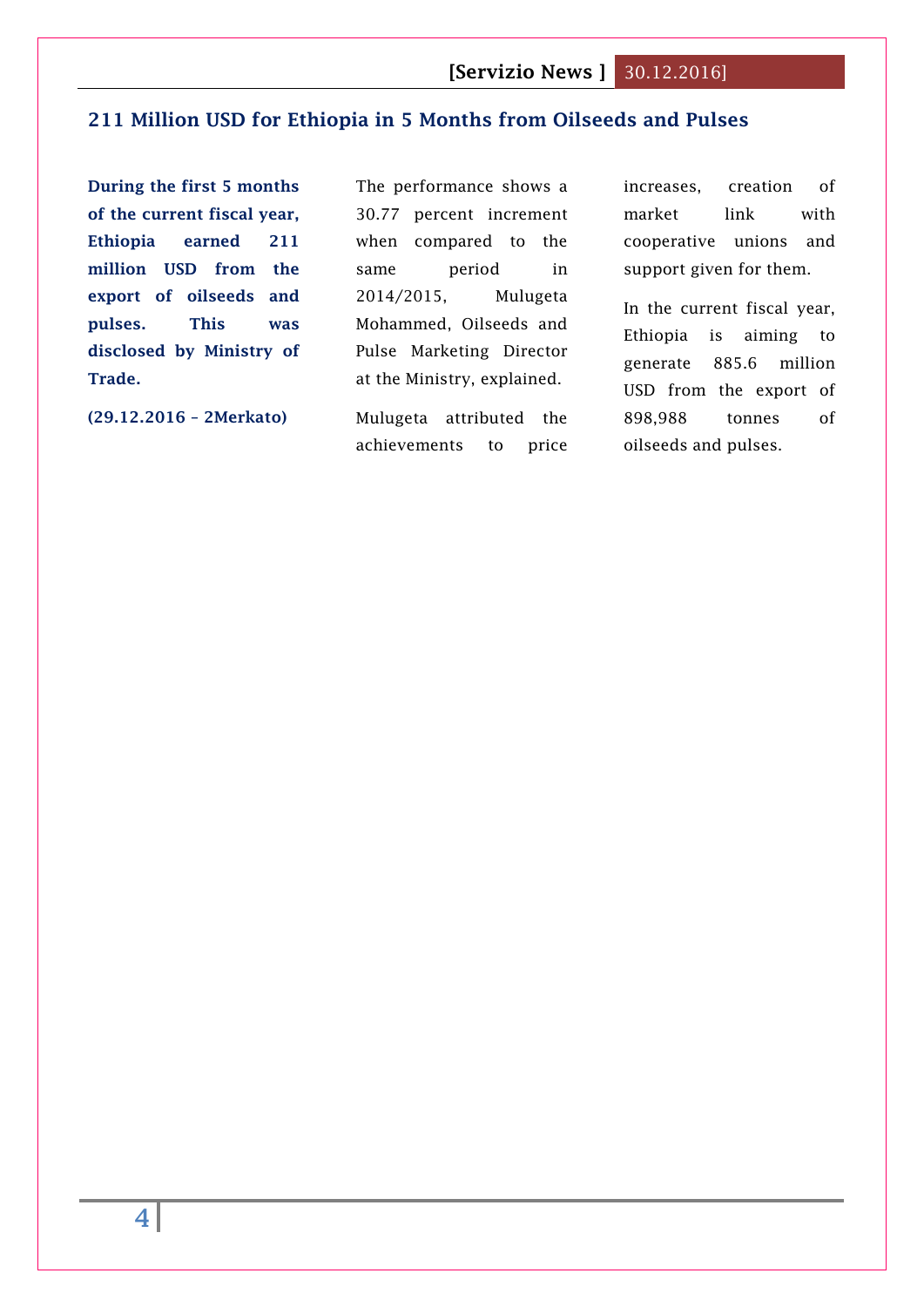### <span id="page-4-0"></span>**Ethiopia: Nation to Launch Mega Renewable Energy Projects**

**The country is aggressively working to utilize its renewable energy.**

### **(29.12.2016 – allAfrica)**

The Ministry of Water, Irrigation and Electricity recently announced it would launch mega renewable energy projects generating over 5,000 MW in 2017.

Ministry Public Relations Director Bizuneh Tolcha said preparations have been finalized to begin the construction of 19 hydropower, solar, wind and geothermal energy projects in Oromia, Amhara, SNNP, Tigray and Somali states.

According to him, the country would generate 3,879 MW from eight hydro power and 570 MW from four geothermal projects. It as well would have the capacity to produce 300 MW and 440 MW from three solar energy and four wind projects respectively in the near future,he added.

Bizuneh further said studies have being conducted to launch the first phase of Aluto Langano Geothermal Energy-II project at a cost of 30 million USD funded by the governments of Ethiopia and Japan as well as World Bank.

Apart from meeting national energy demand, the projects would enable the country east Africa renewable energy hub.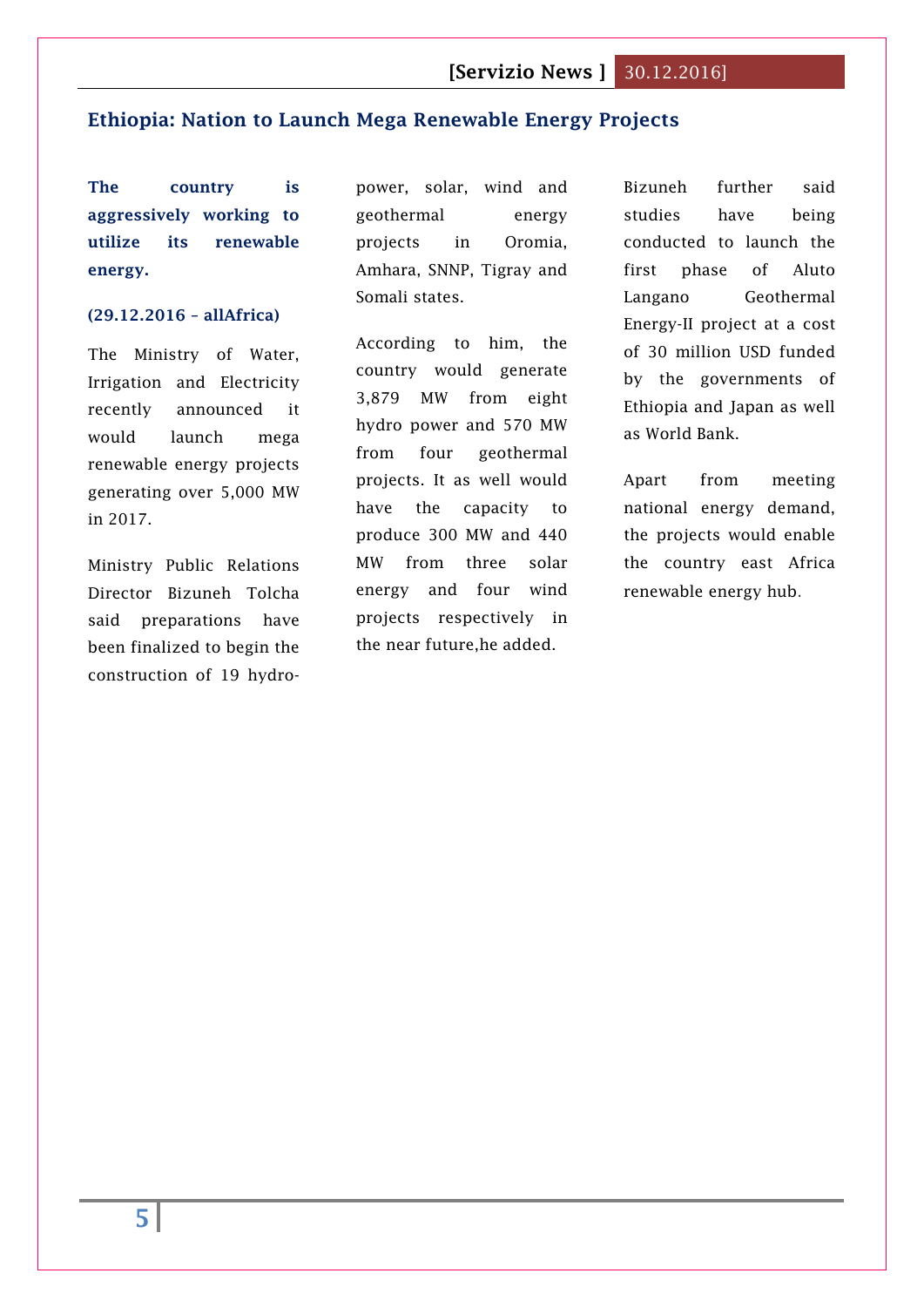# <span id="page-5-0"></span>**Ethiopia, Turkey Take Practical Cooperation Steps**

**Ethiopia and Turkey entered new era of cooperation in various sectors.**

#### **(29.12.2016 – allAfrica)**

Ethiopia and Turkey take practical steps to intensify economic, trade and investment cooperation signing various MoU here yesterday.

The MoU includes areas of mining, hydrocarbon development, standardization, small and medium manufacturing

industries development enterprises, media and electricity sub sectors at the conclusion of Ethio-Turkey Business and Investment Forum.

Opening the forum, Foreign Minster Dr. Workneh Gebeyehu said Ethiopia and Turkey would go a long way in further enhancing their close partnership and historical relations built over the years.

The multifaceted bilateral relations progressing in all spheres need to deepen and strengthened. He added: "We have created conducive trade and investment environment for the private sector. And Turkey is a strategic partner in our development and transformation drive."

According to the minister, the annual trade exchange between the two countries has grown to 450 million USD from 27 million USD in 2002. "Tens of thousands of jobs have been created by Turkish investment." There is a healthy growth of Turkish investment in Ethiopia, he said, adding:"We are very keen to attract Turkish investment in textile and garment, leather and leather products, construction and aggroprocessing as well as industrial parks development."

The foreign minister also stated that the country needs support to access international market and improve balance of trade.

Ethiopia is the only country in Africa where the Turkish International Cooperation Agency opened its country office which shows our strengthened relations, Dr. Workneh said.

Industry Minister Ahmed Abitew said for his part Ethiopia and Turkey have established a joint economic commission to uplift mutual economic development. "Ethiopia has set desks at line ministries to facilitate investment."

Ethiopia has taken substantial measure to develop industrial parks and the manufacturing sector, he said, adding Turkish investors could seize the opportunity.

Turkish Economy Minister Nihat Zeybekci also said Ethiopia is a country which is registering rapid economic growth. In this regard, Turky would sign various Foreign Direct Investment agreements after considering some technical details and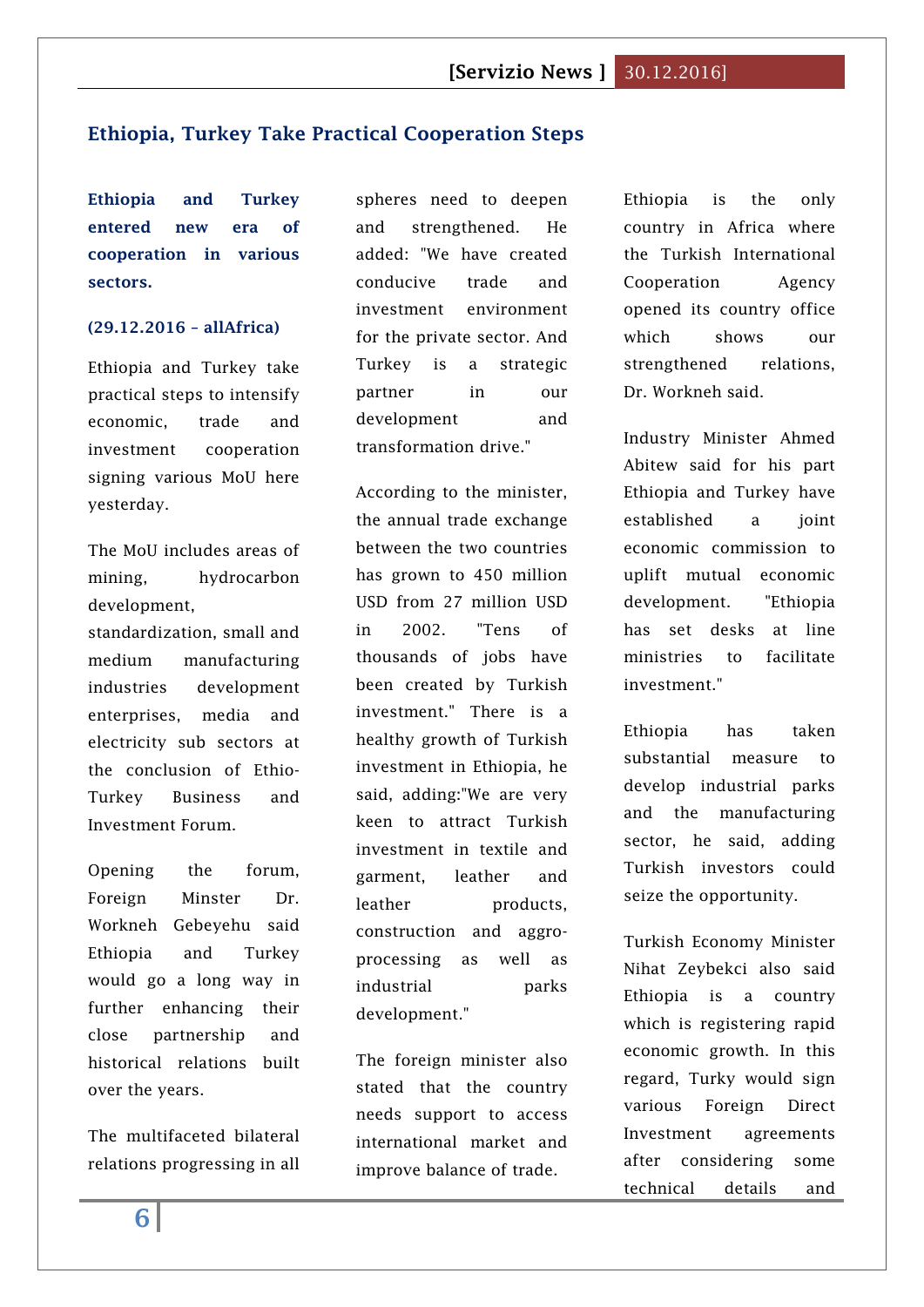procedures. "Our partnership with Ethiopia is successful in various areas."

Turkey-Ethiopia Business Council Chairperson Emre Aykar underlined that Ethiopia is one of Turkish leading business partners in the African continent. He said: " Turkish investment in Ethiopia is now over 2.5 billion USD creating 30,000 jobs."

The chairperson also recommended enhancing investment in the areas of banking, air cargo transport, free trade and payment services, among others.

Ethiopian Chamber of Commerce and Sectoral Associations President Solomon Afework said for his part that Turkish trade and investment and people-to-people ties are increasing rapidly over the years.

He said the government is facilitating industrial sector progress through industrial parks development to address constraints in land, customs, skill and financial matters.

The country is also working to increase its power generation capacity to 15,000 MW when the Grand Ethiopian Renaissance Dam sees its completion,he said.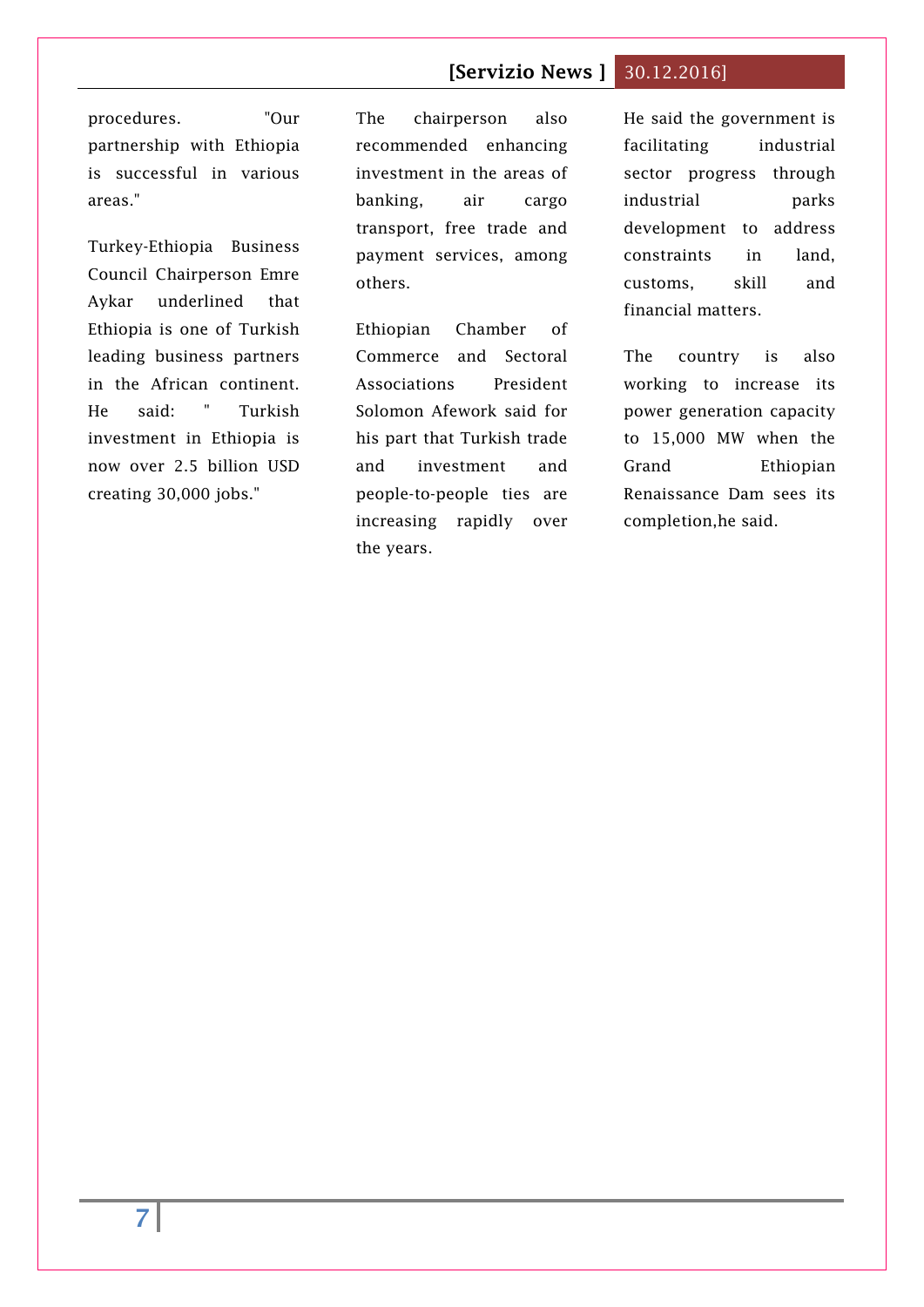# <span id="page-7-0"></span>**Ethiopia: Female Tour Operators Forum Launched**

**Women could contribute a lot engaging in tour operating business.**

### **(29.12.2016 – allAfrica)**

The Ministry of Culture and Tourism yesterday launched first ever national female tour operators forum aiming to raise women's awareness towards tour operating business.

Opening the forum , State Minister Meaza Gebremedhin said though tourism and culture sector offers various jobs for women and youth, the number of female tour operators is very few in the country.

According to her, large number of women are employed in less paid jobs including house keeping, reception and sanitary services. But,they could benefit themselves a lot, if they join the tour operating business, she added.

Ministry Women and Youth Affairs Directorate Director Woinshet Hailemariam for her part cited some discouraging factors for female tour operator as the field is exposed to gender abuses and the like.

However, she said, relevant policy and codes are in place to protect women from abuses. "Skill training will also be offered to help them get rid of abuses."

"The forum or association which is intended to encourage and motivate female tour operators is a step forward to overcome the challenges and ensure female engagement in the sector," the director said.

Organized by the ministry in collaboration with African Women Development Organization, the forum brought together tour operators drawn from various states and tourism students.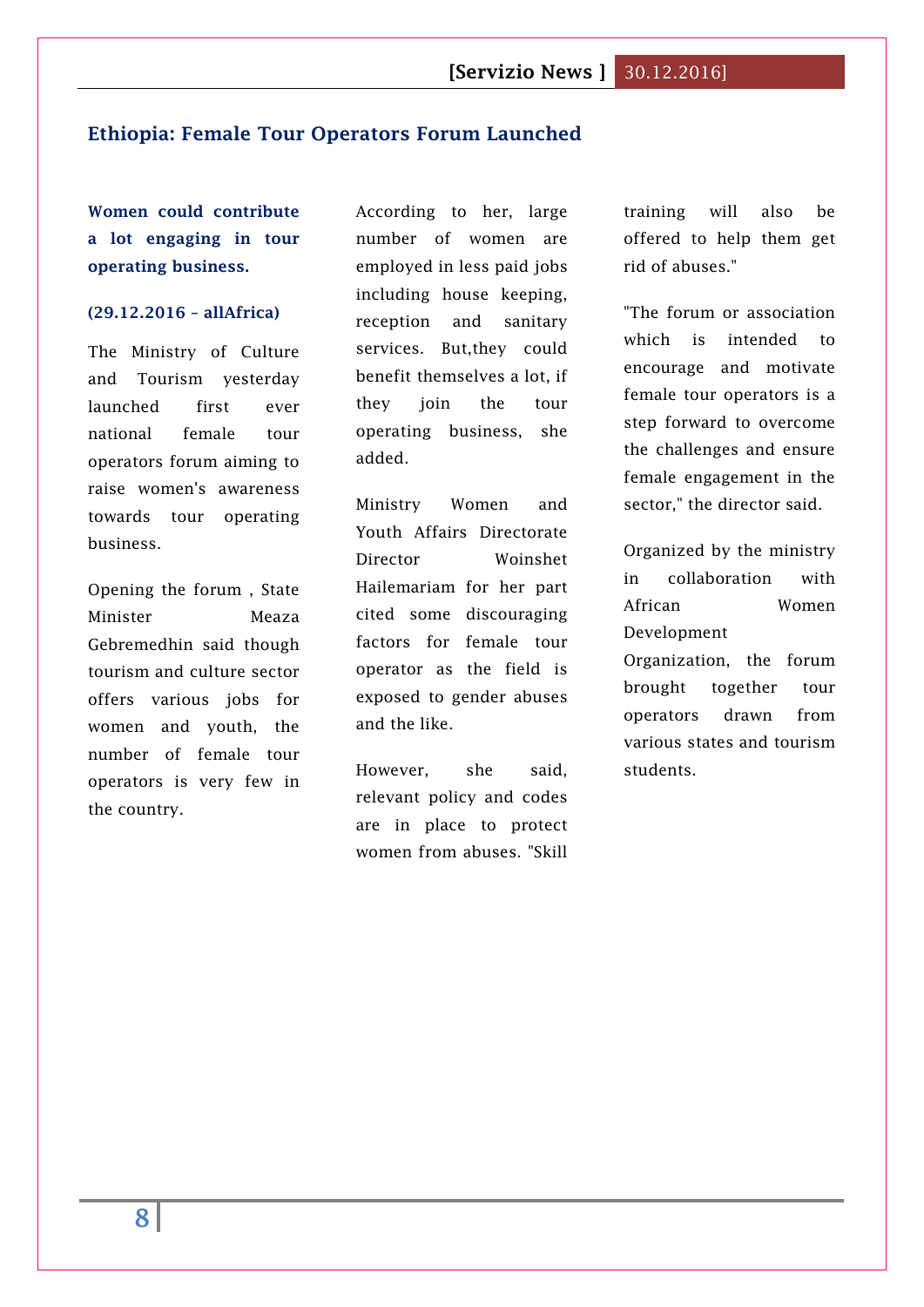# <span id="page-8-0"></span>**Ethiopians in China to Purchase U.S.\$14, 000 GERD Bond**

**Ethiopians and foreign nationals of Ethiopian origin residing in Beijing, China, have pledged to purchase bonds worth 14,000 USD to finance the construction of the Grand Ethiopian Renaissance Dam (GERD).**

#### **(29.12.2016 – allAfrica)**

In a press release sent to The Ethiopian Herald, Office of the

Spokesperson of the Ministry of Foreign Affairs said the pledge was made at an event organized to mark the 11th Nations, Nationalities and Peoples Day on the premises of Ethiopian Embassy.

Ambassador Extraordinary and Plenipotentiary to China Seyoum Mesfin said all Ethiopians are determined to support the

construction of the dam thereby to ensuring the country's renaissance and economic development.

Meanwhile, officials of the China Defense University awarded Ambassador Seyom for the role he played in strengthening China- Africa cooperation, it was learnt.

**9**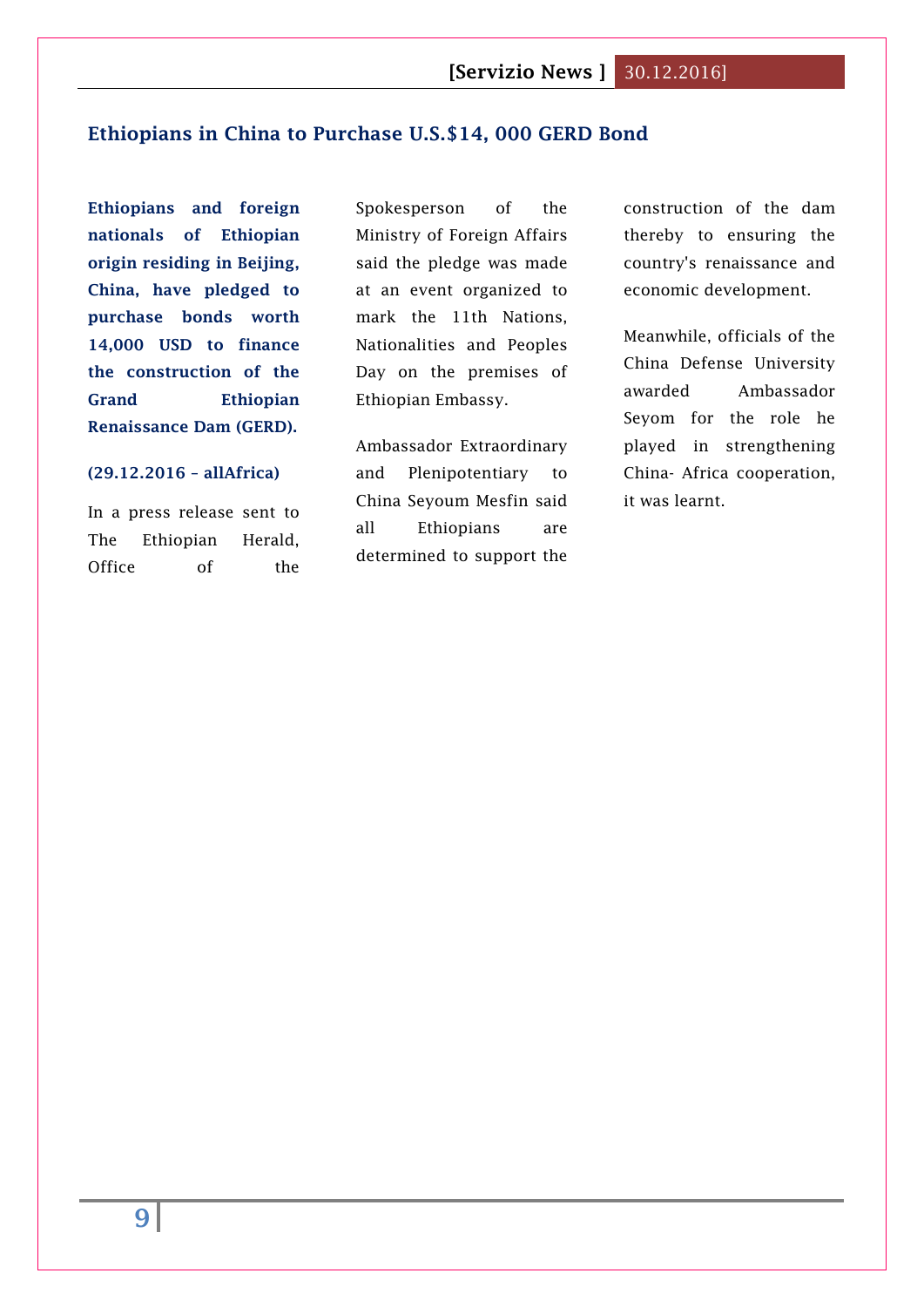# <span id="page-9-0"></span>**Ethiopia Parliament Approves Loan Agreements With China for Infrastructure Projects**

**Ethiopia's parliament on Tuesday approved three loan agreements worth over 380 million U.S. dollars made with the Chinese government and the Export-Import Bank of China to finance major infrastructure constructions in Ethiopia.**

#### **(29.12.2016 – allAfrica)**

The three loan agreements already approved will finance two road construction projects in Ethiopia's capital Addis Ababa and upgrade the capital's electric grid system, according to Birhanu Abebe, Vice Chair

of the Budget and Finance Affairs Standing Committee of the Ethiopian parliament.

Briefing members of the House of Peoples' Representatives on Tuesday, the lower house, Birhanu said that one of the three projects is a 230-million-U.S. dollar advanced electric grid system installation designed to upgrade and modernize Addis Ababa's electric service provision.

The parliament also ratified two other loan agreements to finance two road construction sites in the capital Addis Ababa,

which will cost 102 million and 50 million U.S. dollars, respectively.

"The road construction project will contribute to mitigating Addis Ababa's transport problem," Birhanu said.

Meanwhile, the advanced electric grid system installation will upgrade the old grid system to a new one. By minimizing the rate of power loss and interruption, the new grid system will bring efficient electric service provision in the capital Addis Ababa, he added.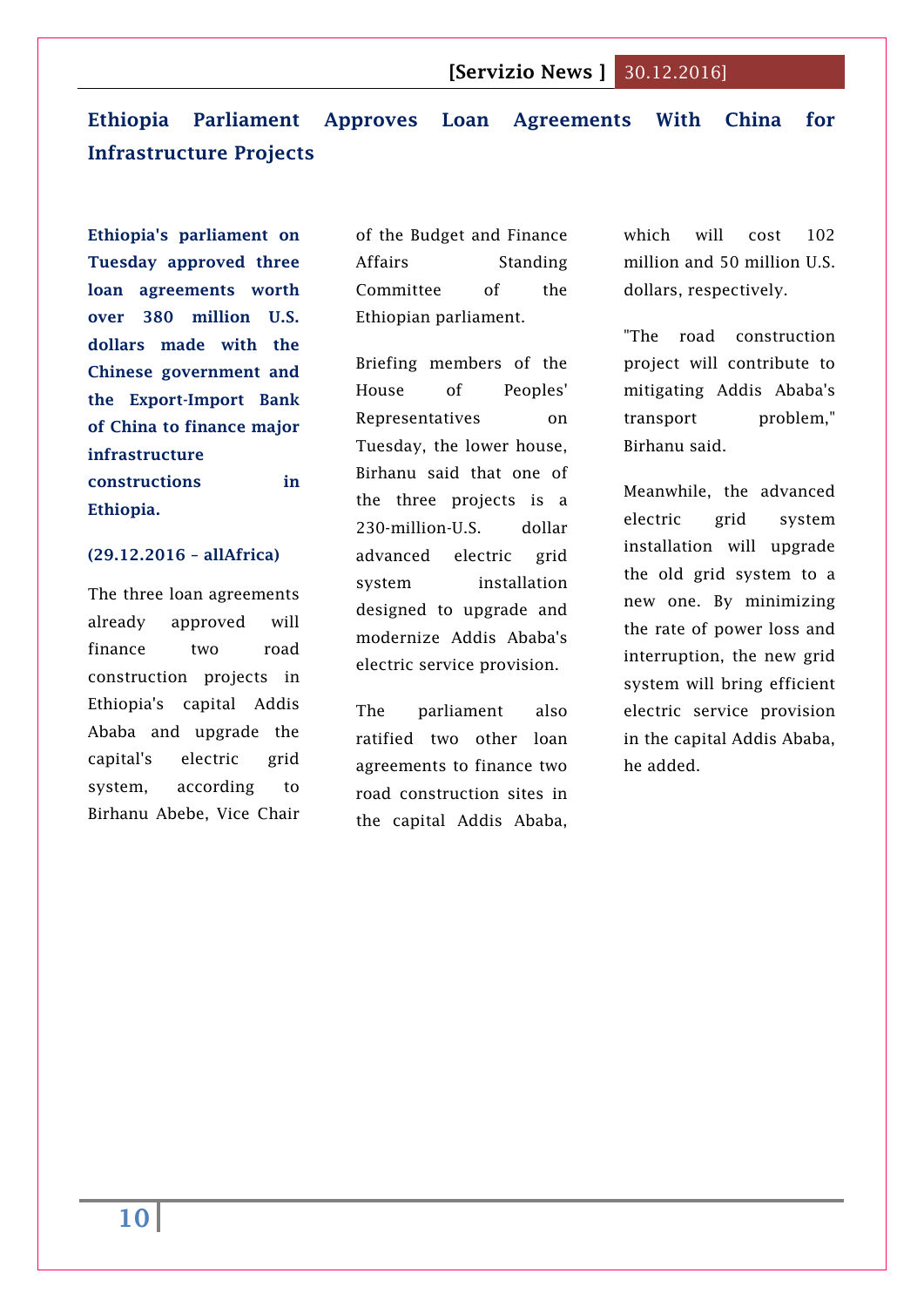### <span id="page-10-0"></span>**Berbera port being readied for Ethiopian container traffic: Somaliland FM**

**The Republic of Somaliland has said that it will open the old port of Berbera, which is currently undergoing renovation to be an alternative port for Ethiopian container traffic within a maximum of 16 months' period.**

#### **(29.12.2016 – EBC)**

Last year, DP world, Dubai's biggest port developer won a deal to jointly undertake the expansion work for the port of Berbera with Somaliland, at a cost of 442 million dollars.

Somaliland foreign minister Dr. Saad Ali Shire told WIC that the developer redesigned the port to have modern facilities and changed the previously general cargo terminal to container terminal.

"The port is an excellent opportunity for Ethiopia to use for import and export. Because the distance from Berbera port to Addis Ababa is the same as Addis Ababa faroff from Djibouti port. The road, which links Berbera to Addis Ababa, is an advantage," the minister said.

Though Ethiopia already employed the port, according to him, the volume shuttled is insignificant and it is mainly being used for import of food aid.

"The main barrier is the facility at the port; the port has not been built to handle container traffic. It has been mainly designed to handle general cargo. And most of the traffic today is containers. That is why the Dubai developer comes in to expand it to be container terminal. We agreed with the developer to make it container terminal and able to handle container traffic from Ethiopia," he explained.

The price of the port will be competitive and based on free market in which any Ethiopian businesspersons could choose Berbera or Djibouti port depending on the "economics", the minister said.

He, however, said Berbera will adjust itself to be competitive to attract container traffic from Ethiopia.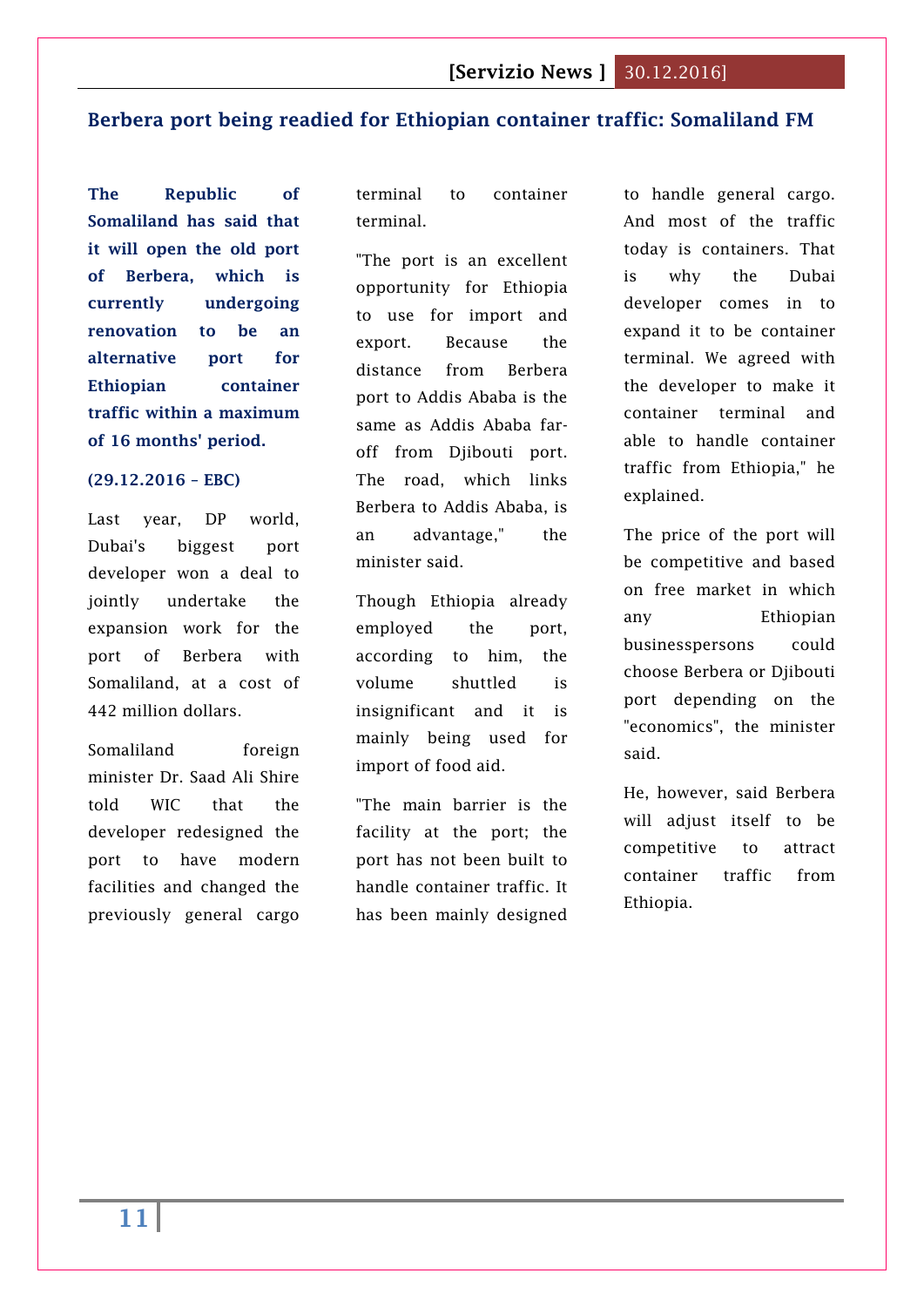# <span id="page-11-0"></span>**WB funds \$100mln for refugee project in Ethiopia**

**A new World Bank (WB) funded project promises improved living conditions for refugees camped across five regional states in Ethiopia.**

#### **(29.12.2016 – FBC)**

The Bank offered 100 million US dollars support for the implementation of "Development Response to Displacement Impact Project (DRDIP) In the Horn of Africa."

Refugees sheltered in Afar, Tigray, Gambella, Benishangul-Gumuz and Somali states, the five regional states hosting the refugees, and the host community will benefit from a range of development activities implemented by the funding.

The projects are believed to increase the benefit of the community from socio-economic as well as infrastructural facilities, according to Dr. Misrak Mekonnen, State Minister of Livestock and Fisheries.

Speaking during project launching event in the town of Semera in Afar, the state minister mentioned setbacks that emerge from lack of infrastructure in many of the host states and the impact of increasing refugee population on the local community.

The effective implementation of the projects will raise the benefit enjoyed by locals, for which she advised stakeholders to work in close cooperation.

It was indicated that Ethiopia is home to more than 733,000 refugees originated from Sudan, South Sudan, Eritrea and Somalia.

Project Coordinator Abdu Suleiman for his part indicated that the implementation of the project will help expand social service providing centers, with plans to raise income of the community and promote environmental conservation activities.

More than one million people will benefit from the project which will run for five years beginning from 2017.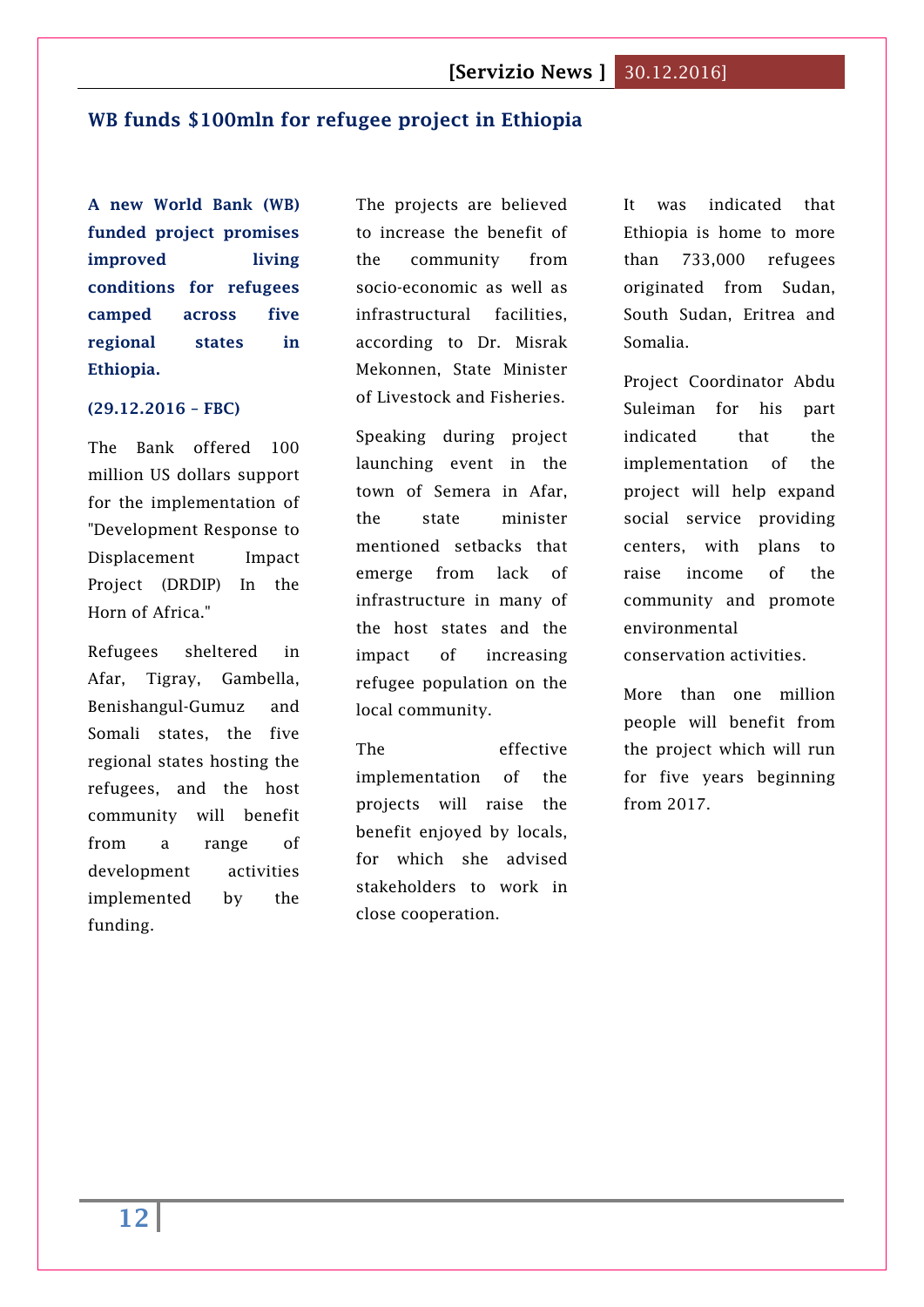# <span id="page-12-0"></span>**Ethiopian Premier's Special Envoy hands over message sent to Bahrain PM**

**Ethiopian Premier's Special Envoy, Dr. Tedros Adhanom, handed over a message sent to Bahrain Prime Minister from his Ethiopian counterpart, Prime Minister Hailemariam Desalegn, pertaining to relations between the two friendly countries, and ways to bolster bilateral cooperation in various fields, especially at international gatherings.**

### **(29.12.2016 – FBC)**

Deputy Premier, Shaikh Ali bin Khalifa Al Khalifa, received the letter on behalf of the Prime Minister, in the presence of the Health Minister, Faeqa bint Said Al-Saleh.

The deputy premier welcomed the visit of the Ethiopian Prime Minister's Special Envoy to the kingdom, highlighting its importance in enhancing bilateral relations and cooperation.

Shaikh Ali affirmed Bahrain's keenness on consolidating the existing bilateral cooperation in various fields to enhance the ties between the two countries and their friendly peoples, as well as to increase coordination between them at international gatherings.

Dr. Tedros on his part expressed sincere thanks and appreciation to the Bahraini leadership and

people for their interest in developing relations with his country.

He lauded the efforts exerted by HRH the Prime Minister to advance Bahrain in various fields, as well as his keenness to enhance relations with Ethiopia at all levels.

He praised the progress boom witnessed by the kingdom in various fields, including health, affirming his country's keenness on strengthening cooperation with Bahrain.

He expressed hope that the cooperation between the two friendly countries will flourish in the coming period.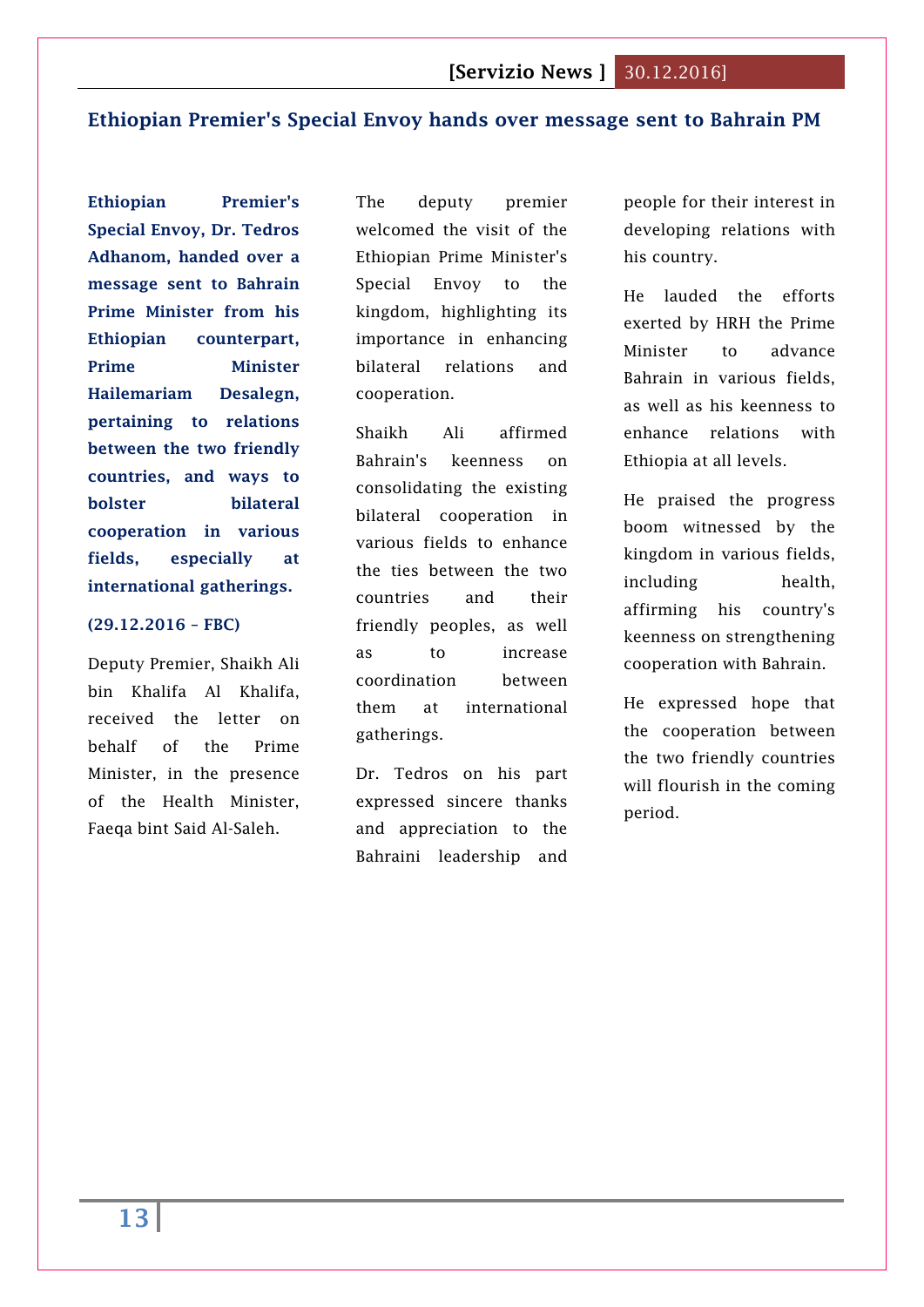# <span id="page-13-0"></span>**Saudi, Indian investors eye power generation, livestock investments in Ethiopia**

**Saudi and Indian investors have shown interest to engage in Ethiopia in power generation and livestock investments.**

#### **(29.12.2016 – FBC)**

In an interview with FBC, representative of the Saudi electricity company and president of India's meat processing plant Allanasons said Ethiopia has favorable situations which make it preferable for investment than other African nations.

Afzal Latif, president of Allanasons Ltd, said his company has engaged in meat processing in Ethiopia by taking into account the country's livestock resources.

Allanasons has been investing widely in meat processing in Ethiopia. In its plant built at Modjo, Oromia Regional State, it created employment opportunities for more than 300 people.

The company will also inaugurate its second huge meat processing plant in Adami Tulu, the same regional state, in 2017.

According to Latif, Allanasons is planning to establish additional plant. "From my experience as an investor in Ethiopia, the country has favorable investment policy which makes it preferable than other African countries," he said.

Established in 1865, Allanasons is India's largest exporter of processed food products and agro commodities to over 85 countries.

With annual revenue of 3.5 billion US dollars, Allanasons has more than 8 plants in India.

Representative of Saudi electricity utility company, Raidl Artif, said Ethiopia's ongoing efforts to attract foreign companies in power generation investment is encouraging.

"We will make more efforts to let Riyadh companies invest in Ethiopia," the representative said.

Established 16 years ago, the Saudi company obtains 38.5 billon Saudi riyals on average annually.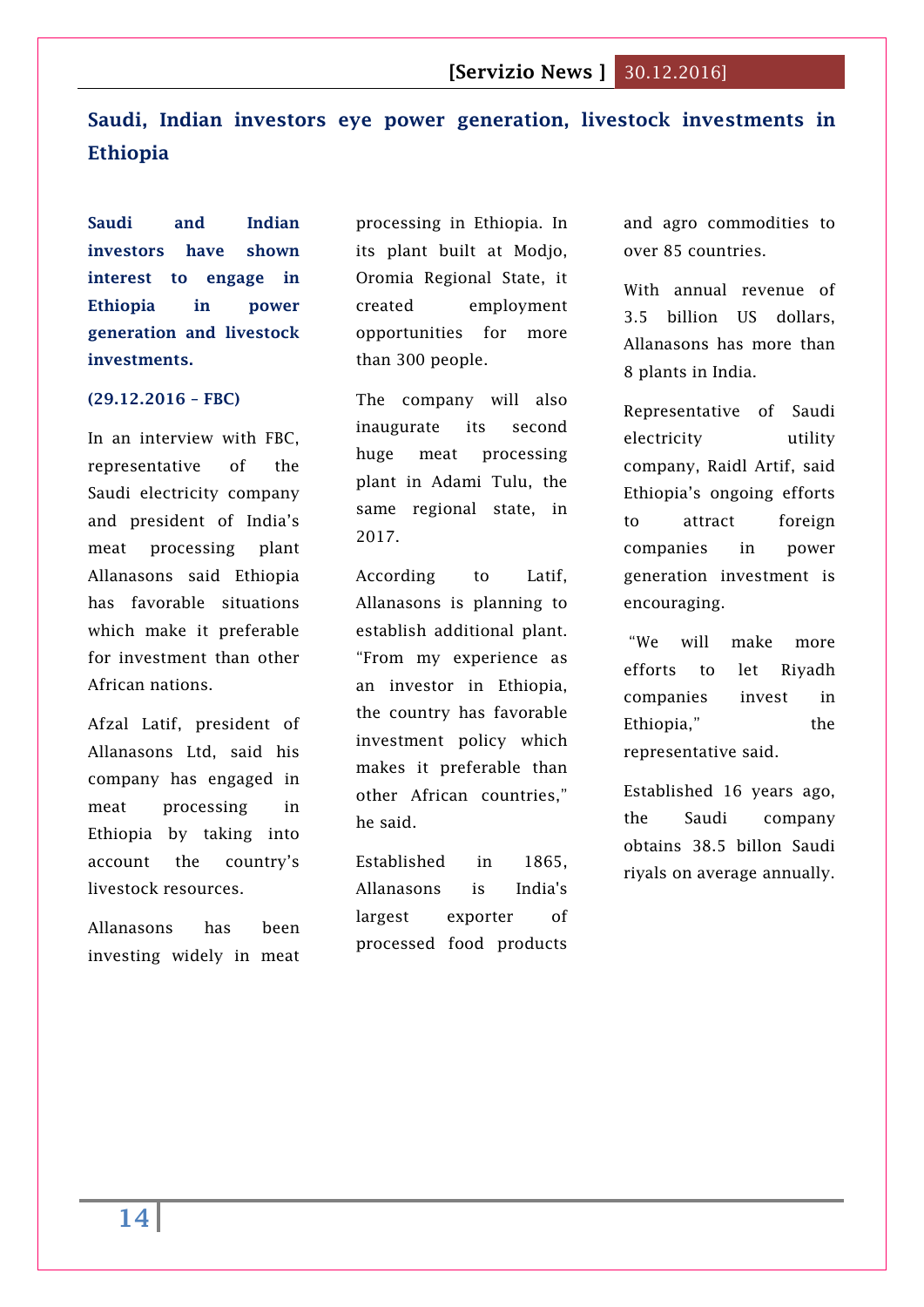# <span id="page-14-0"></span>**Ethiopia: Why Foreign Investment Is Still Flowing to Ethiopia**

**By all accounts, Ethiopia has had a tough year. The effects of El Nino were deeply felt across the country. Agriculture was impacted. So was the life of millions of Ethiopians earning a living from it.Global mainstream media reported the return of drought to Ethiopia. These negative stories tested the rapidly improving image of the nation. Further, governance issues spilled into the streets and the nation went through a turbulent few months. Normally, these issues should be enough to deter investors from any country.**

#### **(27.12.2016 – allAfrica)**

Nevertheless, the Ethiopian Investment Commission (EIC) announced that more than half a billion dollars in Foreign Direct Investment (FDI) entered the country in the last three months. Even more interestingly, 3.5 billion dollars worth of foreign direct investment from 124 investors was being processed. So how do we reconcile these two seemingly irreconcilable events?

The answer lies in Ethiopia's emerging global competitiveness in light manufacturing industries, particularly garments and leather products. You don't have to take my word for it. McKinsey Global Institute (MGI) recently noted that Ethiopia's "unit labor costs for the manufacture of polo shirts are 0.14 dollar per unit, less than half the level in China and Vietnam. In the case of leather loafers, its unit labor costs are one-third those in Vietnam and onefifth those of China.

As a result, the country has become a competitive global exporter of laborintensive goods. For example, the value of its footwear exports has increased at an annual rate of 38pc from 2004 to 2014, and the value of apparel exports at 22pc a year over that period". MGI further states, "Ethiopia's success has been based not simply on low labor costs, but also on unit labor costs that are competitive when productivity is taken into account." This is a very big deal!

The nation has been furiously implementing a strategy to become the world's most competitive country in light manufacturing industries. As Michael Porter, the renowned Harvard professor puts it, strategy is essentially about choice. It is about deciding to do one thing and not another things, and therefore a trade off. Strategy therefore requires careful thinking, decision, and courage to implement. Ethiopia's insistence on an industrial strategy was not popular from the start. Still Ethiopia implemented courageously.

During the past 20 years, China achieved efficiency in light manufacturing previously unseen in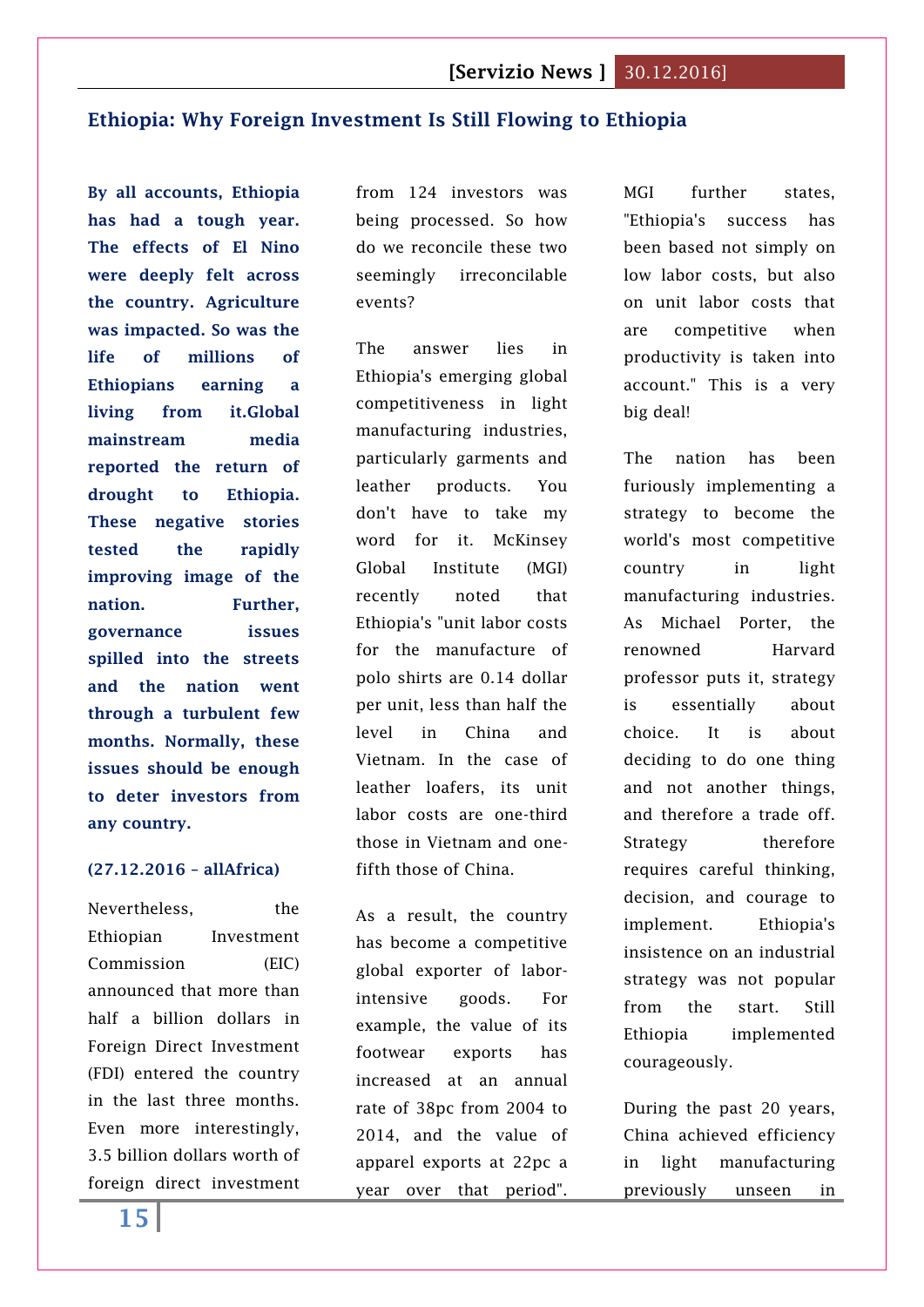human history. Unable to compete, many countries in Africa, deindustrialized during China's rise. Regardless, Ethiopia still stuck to its strategy and implemented furiously. The result of this singleminded implementation, helped by rising production costs in an increasingly wealthy China, is Ethiopia's emergence as the world's single lowest cost production country for the migrating industries of light manufacturing. This is indeed a big deal.Its impact is much more long term and pervasive than meets the eye. It puts Ethiopia in a powerful position to utilize its young population and drive fast growth for decades to come. Globally, the textile and garment sector is one of the biggest markets with a reported 3.03 trillion U.S. dollars value in exports alone between the years 2011-2015. World trade in leather - one of the most widely traded commodities - is currently growing and is estimated at over 100 billion U.S dollars a year. In 2014,

leather footwear and apparel accounted for about 68pc of that figure, amounting to U.S. 68 billion dollars.These two global markets are powerful engines for job creation and a magnificent opportunity to pull millions of people out of poverty through job creation. Of course, they are both currently dominated by China.

But rising costs in China means that more than 80 million jobs there are set to migrate to other countries. The vastness of China means that no one single country can by itself absorb all this job opportunity. Given Ethiopia's current cost leadership, the nation is a clear candidate to attract many of these jobs. If the Government's admittedly ambitious targets for the next 10 years are to be met, this industry will create up to two million direct jobs.

With jobs come salaries. With salaries comes increased consumption of daily needs.The two million direct jobs even at a very low salary of 100 dollars a month on average mean an annual salary income of 2.4 billion dollars.This doesn't even include the plethora of ways such investment will increase iob opportunities.

The so called Fast Moving Consumer Goods (FMCG) industry, supplying everything from food and beverage to cleaning items, is set to grow rapidly on back of this jobs expansion. Another round of FDI is thus attracted to Ethiopia, eyeing a rapidly growing middle class in the 13th largest population of the world. It will remain a magnate for further FDI for years to come.

The major driver of Ethiopia's FDI surge is thus its success in taking the crown of competitiveness from China in light manufacturing. So now what? Do we sit and celebrate this magnificent progress? Absolutely not! There is much more remaining to be done compared to what has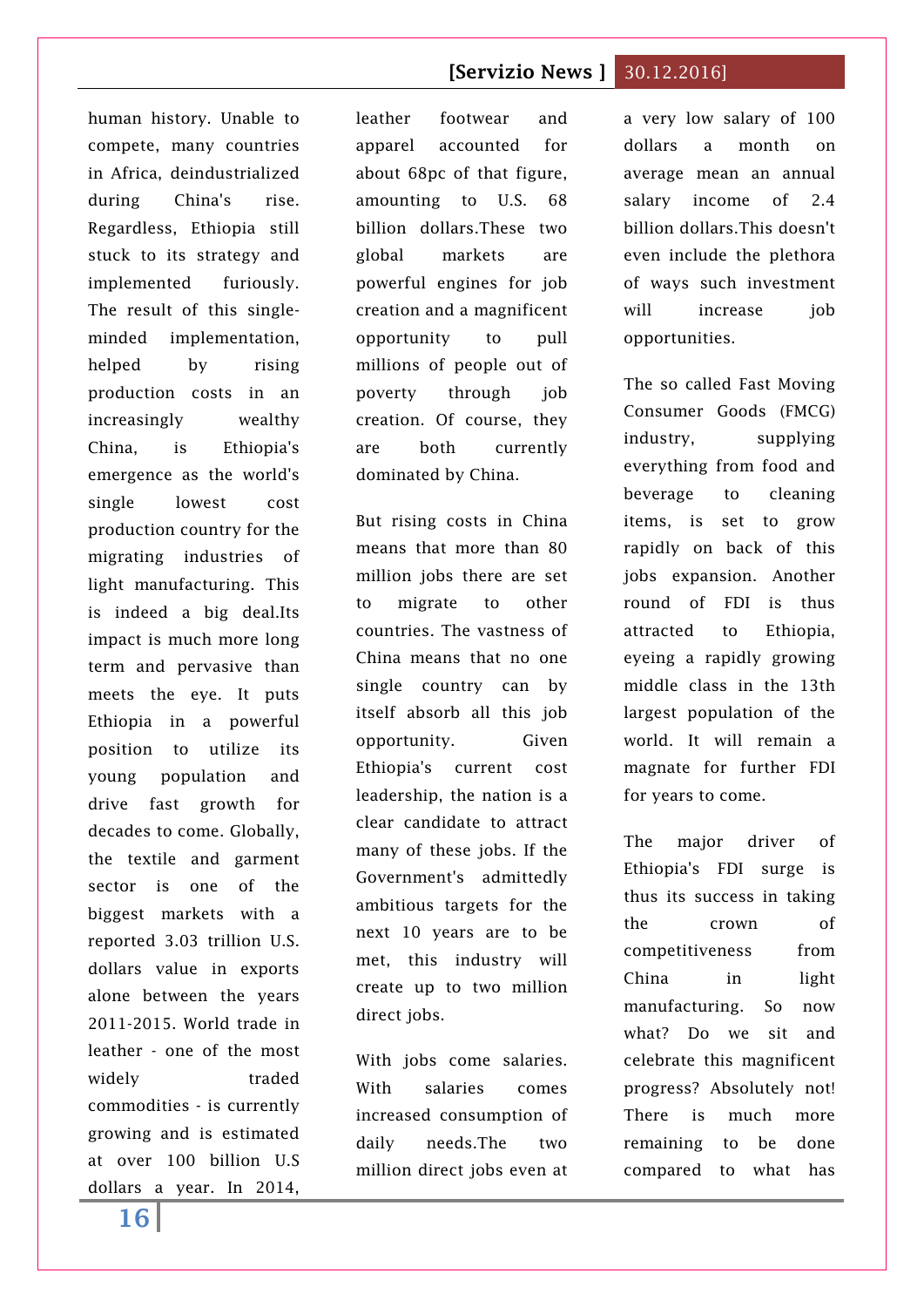been done already if Ethiopia is to achieve prosperity. While the effort in attracting FDI must be kept up, there are a few areas that require similar zeal if Ethiopia is to reap the full benefits of its industrial revolution.

Of course, Ethiopia is especially well suited for verticality. It has the largest livestock population in Africa and eighth largest in the world. Livestock and related activities account for up to a quarter of national earning. And with more than 80pc of Ethiopia's rural population operating in a mixed croplivestock agricultural model, livestock can play a crucial role in turning Ethiopia into a middleincome country. The likes of Hujian and Georges Shoe Company, some of the largest shoemakers in the world, are opting to make shoes from their base in Ethiopia. These companies will need millions and millions of square meters of hides and skin and processed leather.

In turn, the millions of Ethiopians who earn their living from rearing cattle, growing animal feed, providing services in animal health and reproduction, the whole chain of activities are suddenly linked to a powerful web of forces that link them to magnificent global demand. The many current initiatives in the livestock sector thus must be lead with this end goal in mind. They must be treated with the same national zeal that created global competitiveness of light industry. While Ethiopia has a number of high profile initiatives to develop its livestock subsector, less could be said for cotton. Ethiopia has more than 3.2 million hectare of land with suitable climate for cotton cultivation. A significant portion of this land is found under smallholder farmers. In Amhara region alone, there are up to one million small farmers who own suitable land for cotton production. Unfortunately, less than 10pc of this land is currently producing cotton. The driving factor for low production is price.

As a global commodity with unstable prices, small farmers see cotton as a risky crop. Recent ill conceived Ethiopian policy of cotton export ban and price control did not help matters. Further, many governments, including the U.S. subsidize their cotton farmers while Ethiopia does not. The net result is that Ethiopia's small farmers mainly produce cotton for the purpose of crop rotation. The time has come for Ethiopia to set minimum prices and offer a guaranteed market for cotton produced in country. Any attempts in improved utilization of better seeds, use of BT Cotton, increased irrigation, and good agronomic practices must first consider better and more stable pricing mechanisms.

Domestic production of cotton will also have far higher positive consequences. Currently, Ethiopia is not globally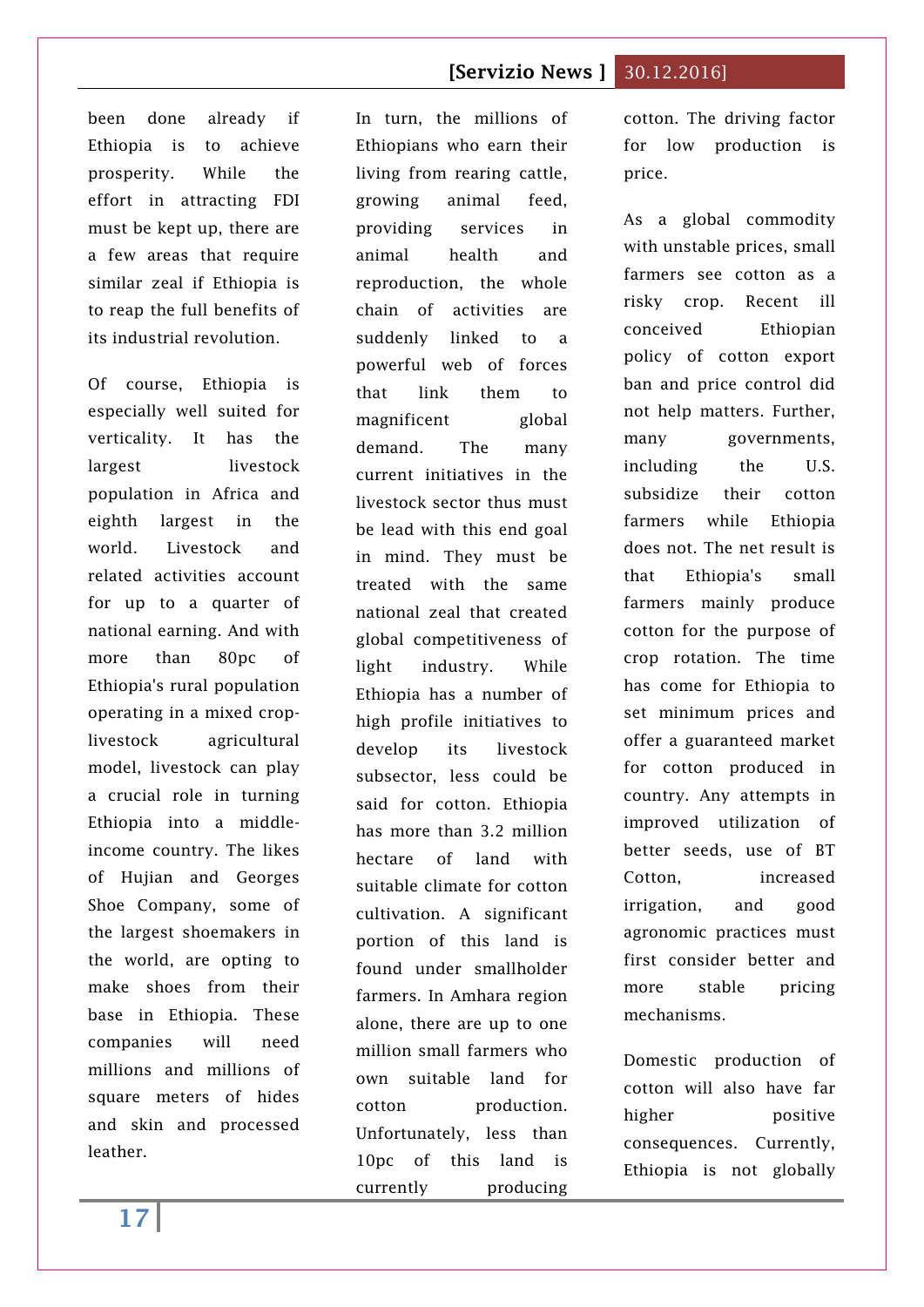competitive in the manufacturing of fabrics. A major reason is that most of its factories are operating far below capacity due to a lack of abundant supply of cotton. This makes a focus on cotton even more crucial for Ethiopia to sustain its emerging lead in global competitiveness in the apparel business. Creating an attractive domestic cotton market will lead to further industrial value addition and iob creation opportunities up the chain. Investments in ginneries, spinning and textile making are a better ground for apparel making in general. In other words, a focus on smallholder cotton will allow Ethiopia to achieve verticality.

Ireland is one of the great economic success stories of our times. Its approach is loosely similar to that of Ethiopia with its industrial parks development. Ireland is a small country of a few million inhabitants. It correctly inferred that its best positioning in the global economy is as a base to serve the gigantic European economy next door. Given its highly educated workforce, it incentivized and attracted the companies who control the global supply chain in high tech industries.

Ireland's success is now the stuff of legend. The only thing that could cap its stellar rise to the upper echelons of prosperity would be strong large domestic enterprises who would stick with it through thick and thin. While interlinking with the global economy is a source of strength, Ireland also lives in higher risk that changes beyond its control could derail it's economic footing at a moment's notice.

Ethiopia is a large country of almost 100 million people. It is also located strategically within an emerging Africa, next door to the Middle East, and on the sidelines of the busiest shipping lanes in the world. It has much better opportunities to create a domestic private sector the likes of which Korea, Taiwan, and China have created. Much like Ireland, Ethiopia's uptick in garment and leather industries investment is a direct result of its ability to attract firms like PVH, H&M, and VFwith solid positions within the global supply chains of apparel. This brilliant market led strategy can easily be repeated to create opportunities to link thousands of Ethiopian SMEs to global supply chains. The cardboard box maker gets to supply its much needed packaging product to manufacturers in industry parks.

Enough demand created here may mean attractive grounds for an investment in paper mills that utilize Ethiopia's vast eucalyptus and bamboo wealth. Those producing leather, fabric, buttons, clothing hangers, etc. can all find big markets in their backyard. Professional services firms as well as banking receives fantastic stimulus to grow and reap the benefits of a global supply chain. The small investor with a cotton ginnery, who takes his raw material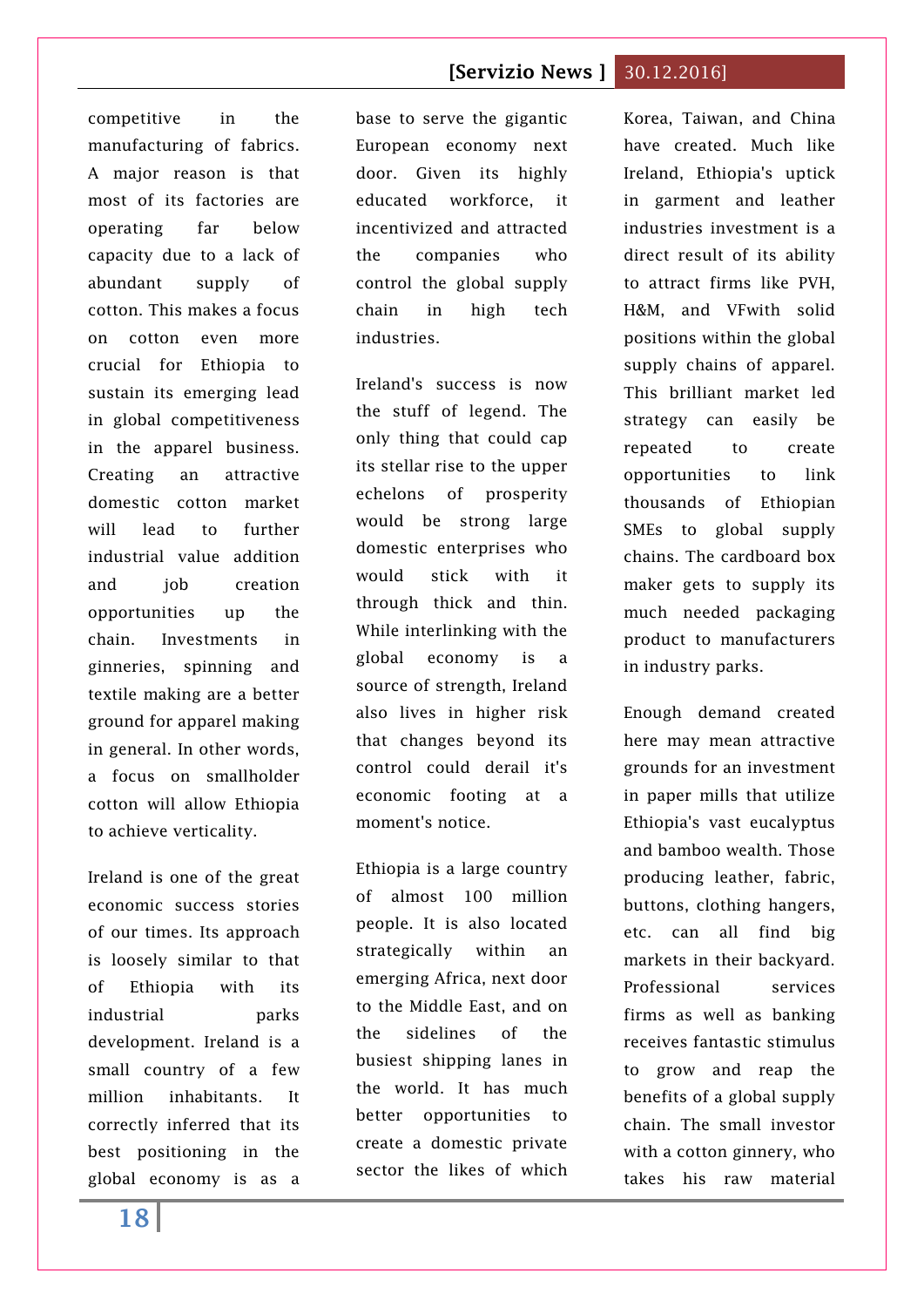from a small cotton farmer, sees their products sold in the high value markets of Western Europe and America. This is not a fairy tale. It can and must happen in today's Ethiopia. To gain the full benefits from its breakthrough with FDI, Ethiopia needs to create jobs outside of industrial parks. With about 50pc of citizens under the age of 15, job creation is a matter of urgency. So, the country will need to ensure that FDI is not kept by the walls of the parks. Technical and managerial know how must be ensured to spill over into the rest of its economy. The chain of activity that leads to the final product of our manufacturing industry is to a high degree produced by local SMEs.

But local SMEs face a business environment among the most difficult in the world. Ethiopia is ranked 159 in the World Bank's doing business rankings. Its position in the all-important "starting a business" category is an appalling 179th in the

world. It also does poorly in other key metrics such as Getting Credit (170th), and trading across borders (167th).The result is that Ethiopia is creating fewer jobs than it should. It is creating fewer SMEs than it could. Subsequently, large FDI firms coming into the country find it cheaper and faster to import their inputs rather than buy them locally.

This is a great missed opportunity.By contrast, Rwanda worked to improve its doing business rankings from 143rd to 56th in the world.Its immediate priority was to provide gainful employment to millions of people. Its efforts led to about 72,000 new ventures, almost entirely consisting of twoand three-person operations, which in a decade tripled exports and reduced poverty by 25pc.

Peter Drucker, is widely credited for creating management as a formal modern discipline. In the middle of the last century, he lamented that

American regulators' mistaken understanding of the role of a business in society was responsible for the difficult environment for business. He debunks outright that the idea of profit maximization as the purpose of a business "is not only wrong but also irrelevant". The business enterprise, as a part of society, serves to solve societal problems and create opportunity.

Far from being a side concept, profits are a validation that the business enterprise is serving the biggest needs in society. People vote with their wallets. Unfortunately, Ethiopian society today resembles that which existed during Drucker's writing about America. Improving the business ecosystem in Ethiopia is thus not simply an exercise of going through small changes in reform. Small changes, while very important, must be based on a modern understanding of business as a problem solver for society, not merely a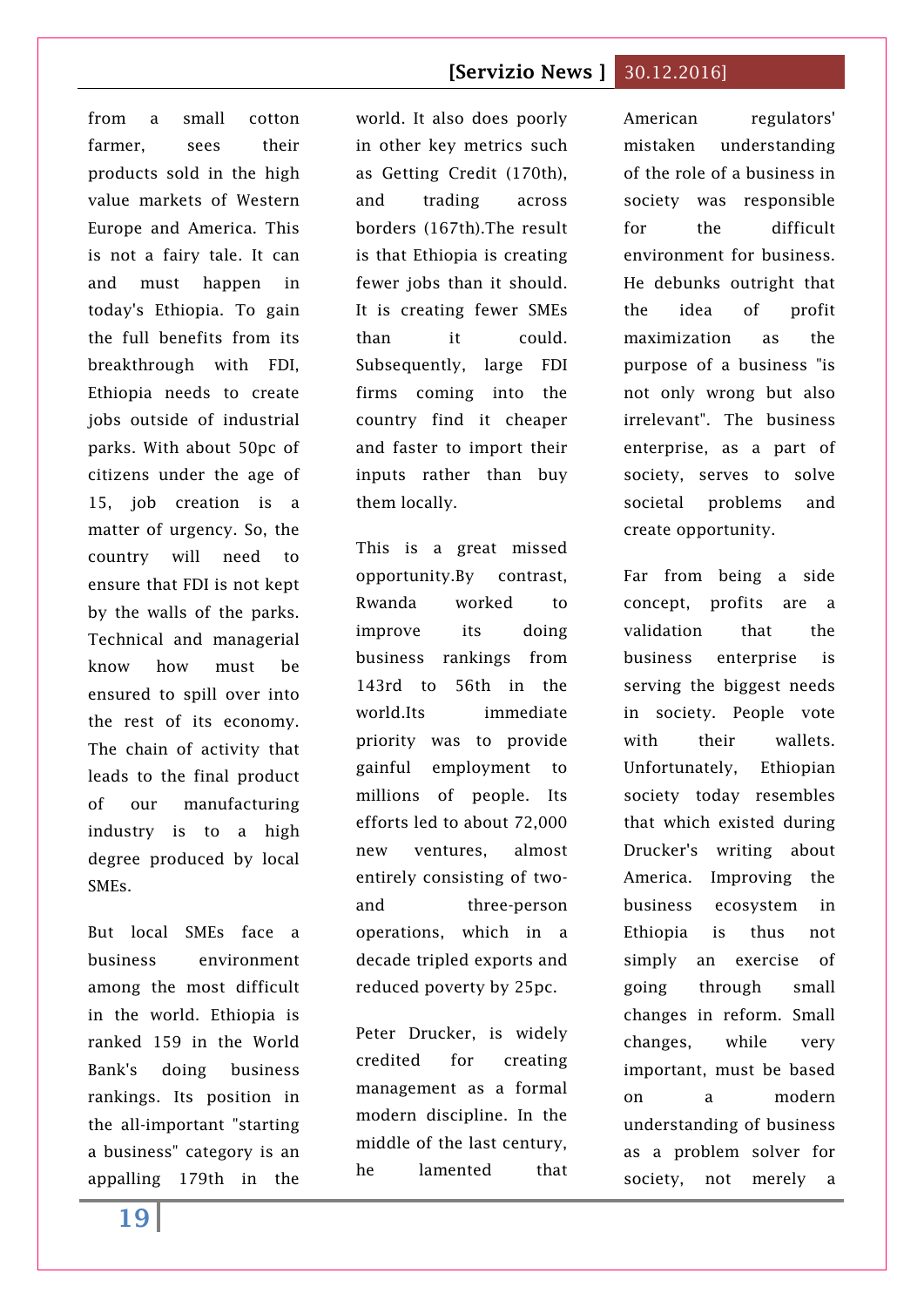modality to enrich the few.

Ethiopia must charge a full court press to improve its ecosystem for small businesses. It can and must be done. Ethiopia must ensure that its budding industrial revolution and the

corresponding surge in FDI pulls its entire economy into the modern age. President-elect Donald Trump complains that the U.S. is off shoring too many jobs to China and Mexico. Ethiopia will join the list soon.

*Henok Assefa Is the Managing Partner At Precise. Precise Is a Leading Economic Development and Investment Advisory Firm Working to Revolutionize the Way Business Is Done in Ethiopia.*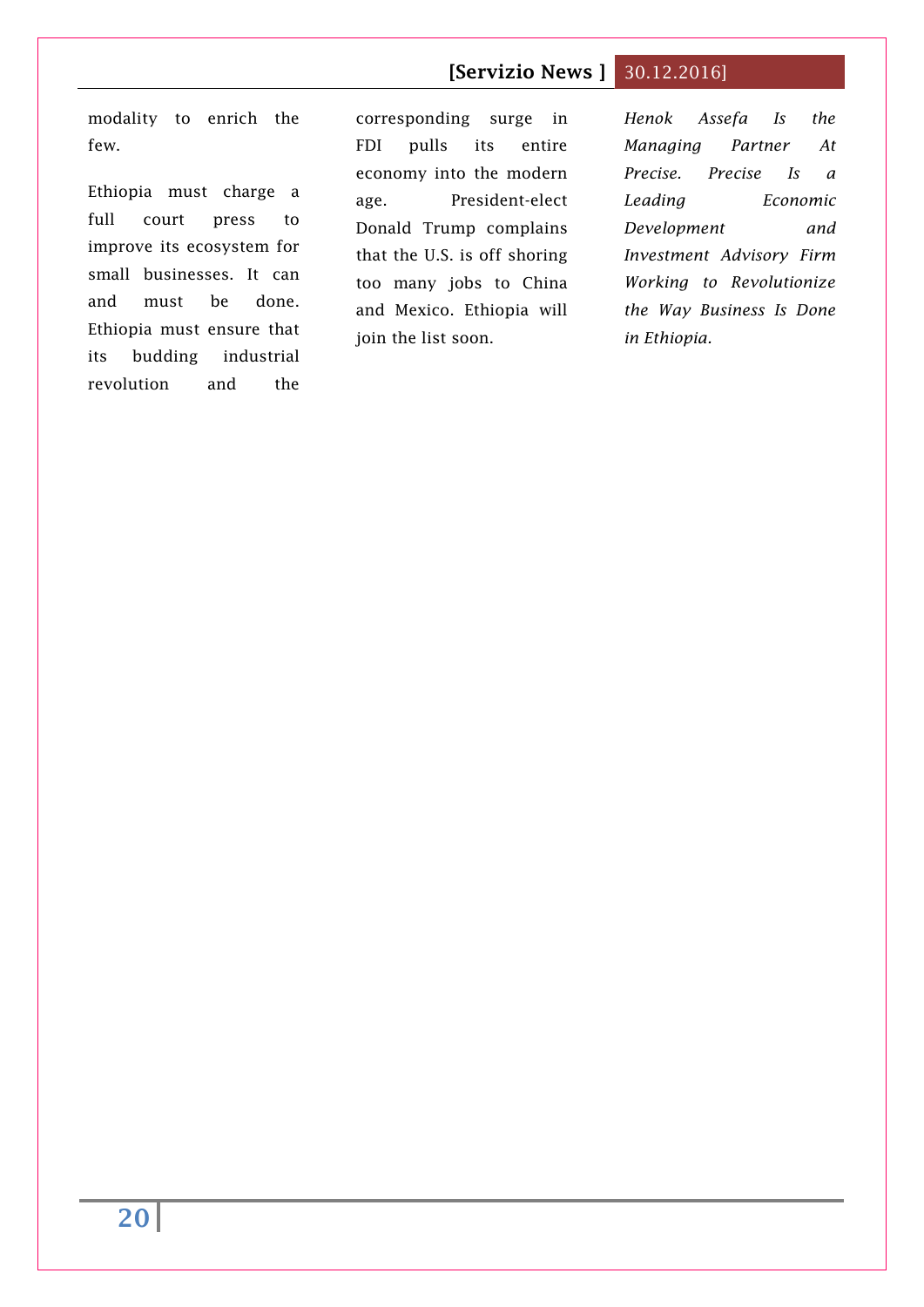

<span id="page-20-0"></span>**S. Sudan's presidency says arms embargo "double standard"**

**South Sudan presidential spokesperson has commended countries whose representatives at the United Nations Security Council failed to approve a vote seeking to impose arms embargo and targeted sanction on the young nation.**

# **(28.12.2016 – Sudan Tribune)**

Ateny Wek Ateny, who speak for President Kiir described the proposed resolution to impose an arms embargo as "double standards". He denied reports of atrocities being committed by the government.

He was reacting to last week's vote at the Council where 15 of its members

failed to reach consensus on whether they should impose arms embargo and targeted sanctions.

Seven votes went in favour of the proposal while eight other countries including Russia, China and Japan abstained. Nine votes and no veto are required for a resolution to be adopted by the Security Council.

If it were approved, the country would have been denied an opportunity to buy and acquire weapons advocates and critics say are used to kill her own citizens pushing for reforms and democratic process.

The approved proposal would also have restricted travels of key figures in the government and armed opposition, including its leader, Riek Machar.

The chief of general staff of the South Sudanese army (SPLA), Paul Malong Awan, an ally of president and an architect of the conflict with information minister, Michael Makuei Lueth are among the officials who would be placed on a global watch list.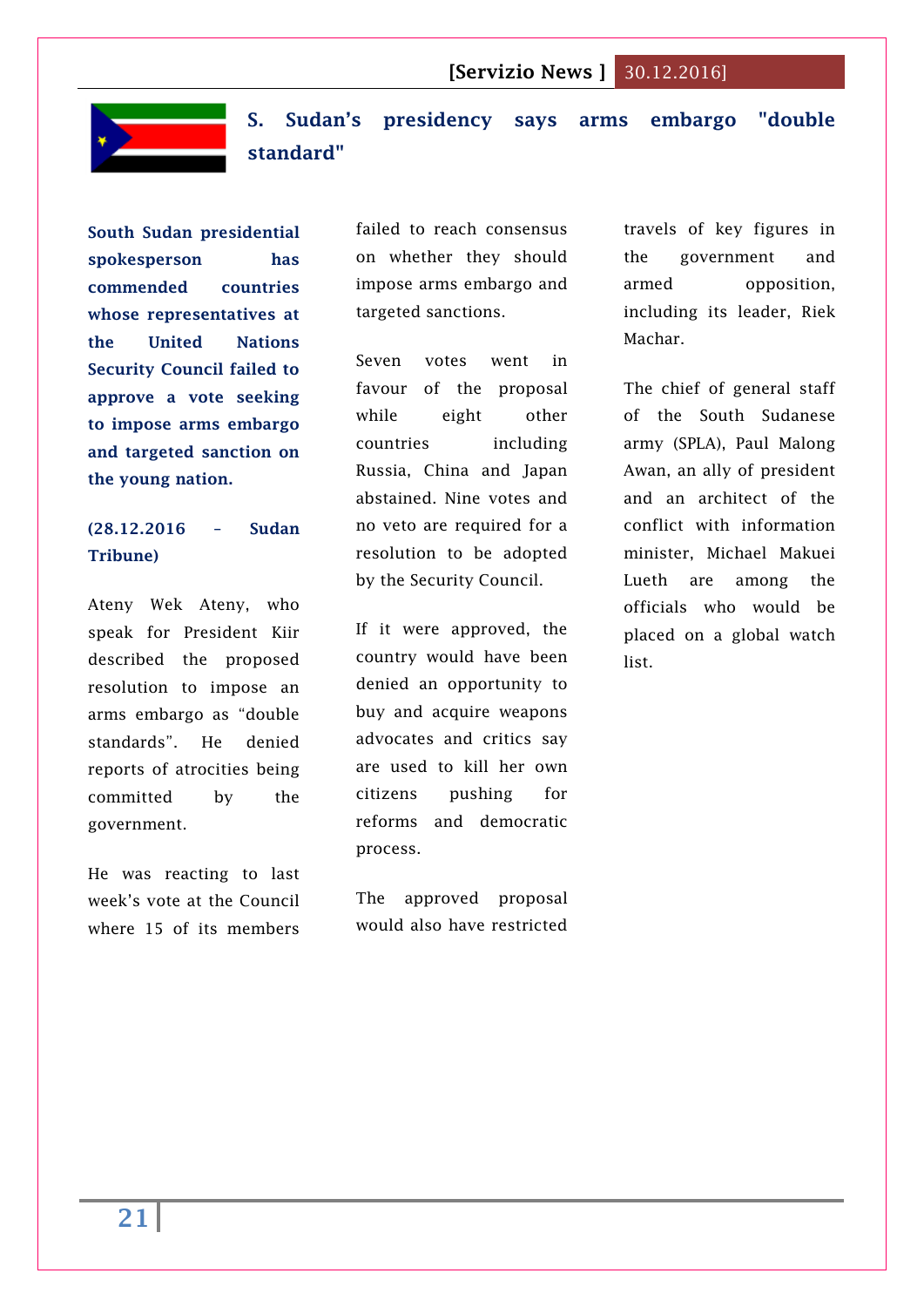

# <span id="page-21-0"></span>**[IPC à Djibouti : Un repli de 0,4% en novembre 2016](http://www.lanationdj.com/ipc-a-djibouti-repli-de-04-novembre-2016/)**

**L'indice harmonisé des prix à la consommation (base 100 en 2013) a enregistré une baisse de 0,4% au mois de novembre 2016, en raison du recul des prix des « produits alimentaires et des boissons non alcoolisées », des « boissons alcoolisées, tabac et stupéfiants » et des « Meubles, articles de ménage et entretien courant du foyer ».** 

#### **(29.12.2016 – La Nation)**

En variation trimestrielle le niveau général de prix a décru de 0,2% et en variation annuelle1, les prix à la consommation ont progressé de 3,7%.

Les prix des produits alimentaires et des boissons non alcoolisées ont enregistré une baisse de 1,0% en rythme mensuel, sous l'effet d'un repli des prix des « pains » (-6,6%), du « poisson frais » (-1,9%), du « Boeuf » (-

1,1%), et des « légumes frais » (-0,9%). En variation trimestrielle les prix à la consommation des produits alimentaires ont reculé de 0,5% tandis qu'en variation annuelle les prix de la fonction ont progressé de 6,7%.

Les prix des « boissons alcoolisées, tabac et stupéfiants » ont régressé de 0,3% par rapport au mois d'octobre 2016, en liaison avec la baisse de 5,0% des prix des « tabac à priser ». Les prix de cette fonction ont évolué de 1,8% en variation trimestrielle et de 1,9% en glissement annuel.

Les services « Meubles, articles de ménage et entretien courant du foyer » ont enregistré une baisse de 0,2% par rapport au mois d'Octobre 2016. En variation trimestrielle les prix de la fonction ont diminué de 0,3%. Leurs prix ont enregistré une hausse de 0,8% par

rapport à la même période de l'année précédente.

Les autres fonctions n'ont pas enregistré des variations significatives durant le mois de Novembre 2016.

Au cours de la période sous revue, l'inflation sous-jacente (Classification permettant de suivre le niveau de l'inflation qui serait obtenu en dehors des phénomènes perturbateurs que sont les produits frais et les produits énergétiques) a enregistré une baisse de 0,3%. En variation trimestrielle, elle n'a pas connu de variation alors

qu'elle a enregistré une hausse de 0,9% en glissement annuel.

Le niveau général des prix des produits frais a enregistré une diminution mensuelle de 1,3% et une augmentation de 19,5% en variation annuelle.